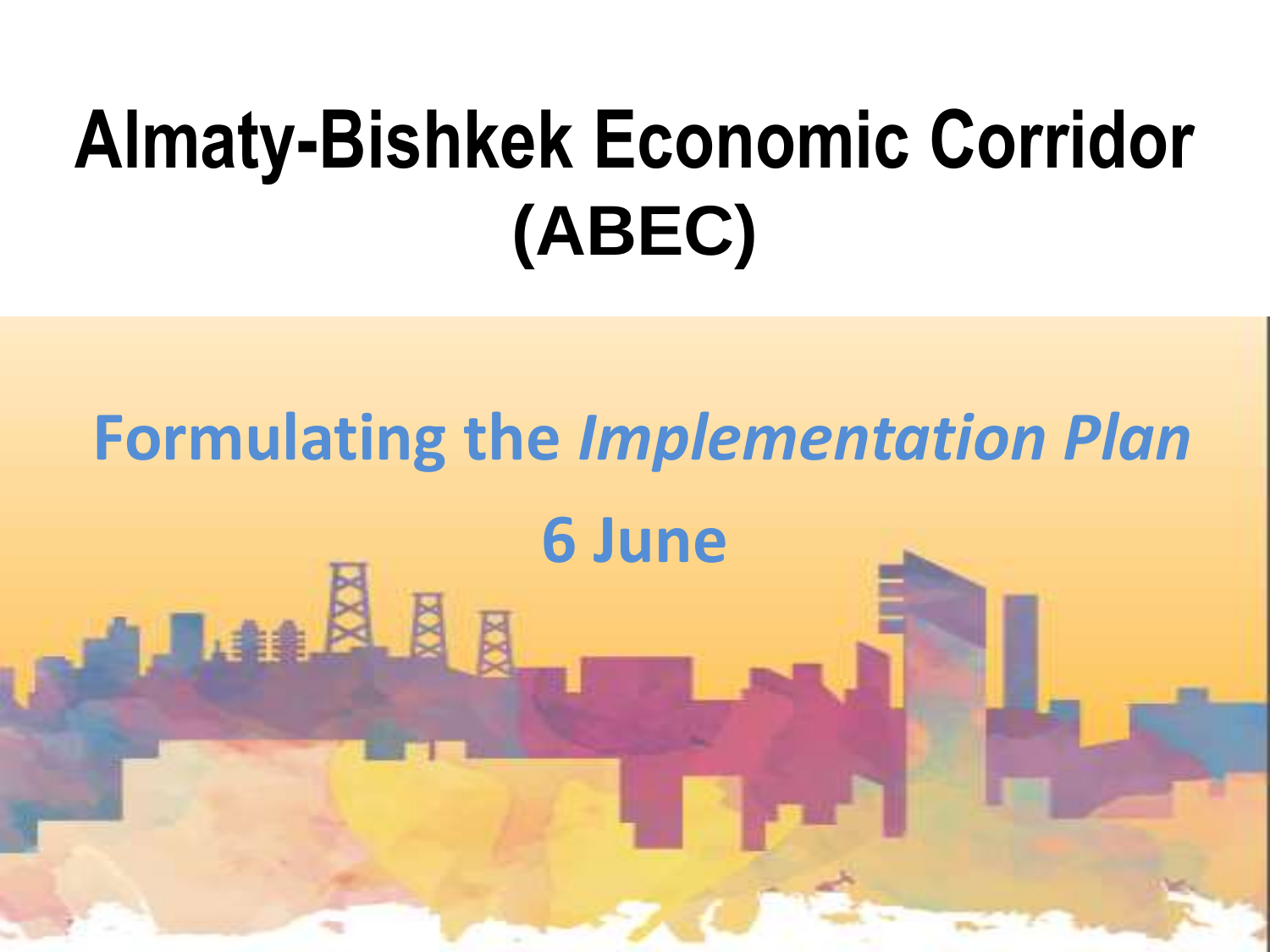#### Contents of the IP

- 1. Introduction: Vision and concept of the ABEC, progress to date
- 2. Purpose: Set the agenda for what needs to be done ahead, and why.
- 3. Policy and Institutional Reforms
- 4. Investment Portfolio
- 5. Partnerships (Financing)
- 6. Management and Organization
- 7. Results Framework
- 8. Summary and conclusions

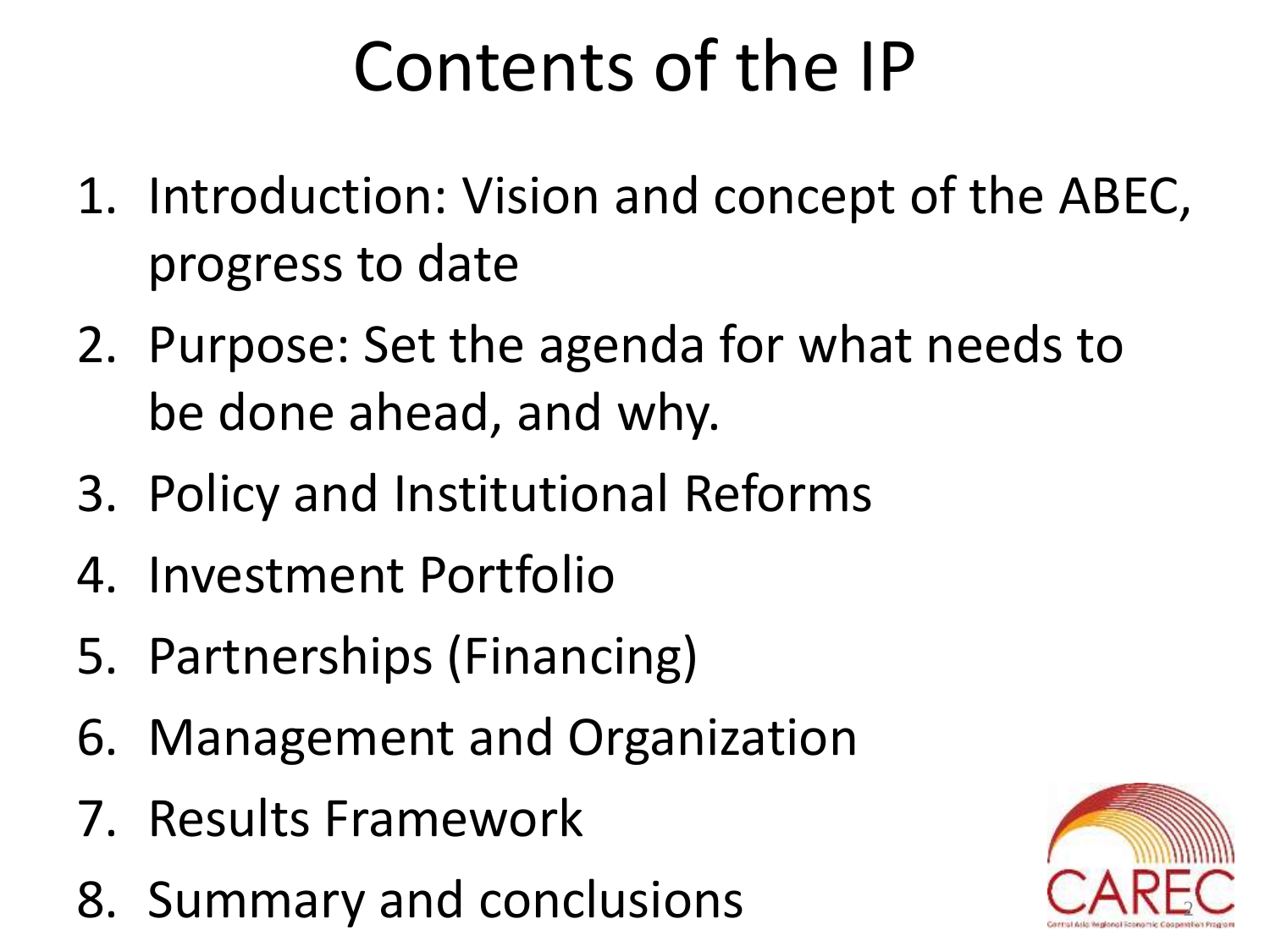### IP: From ABCI to the ABEC

#### • ABCI: *Conceptual Development Plan*.

- Develop macro level development vision, opportunities and challenges for corridor development;
- Develop a Strategic Framework for corridor development, outlining priority sectors, big picture, and potential policy and capacity areas;
- Take stock of infrastructure, industries and policies relevant to the identified sectors;
- Stocktaking of each country for selected sectors and potential for sector integration;
- $\triangleright$  Identify preliminary actions policies, projects, institutions

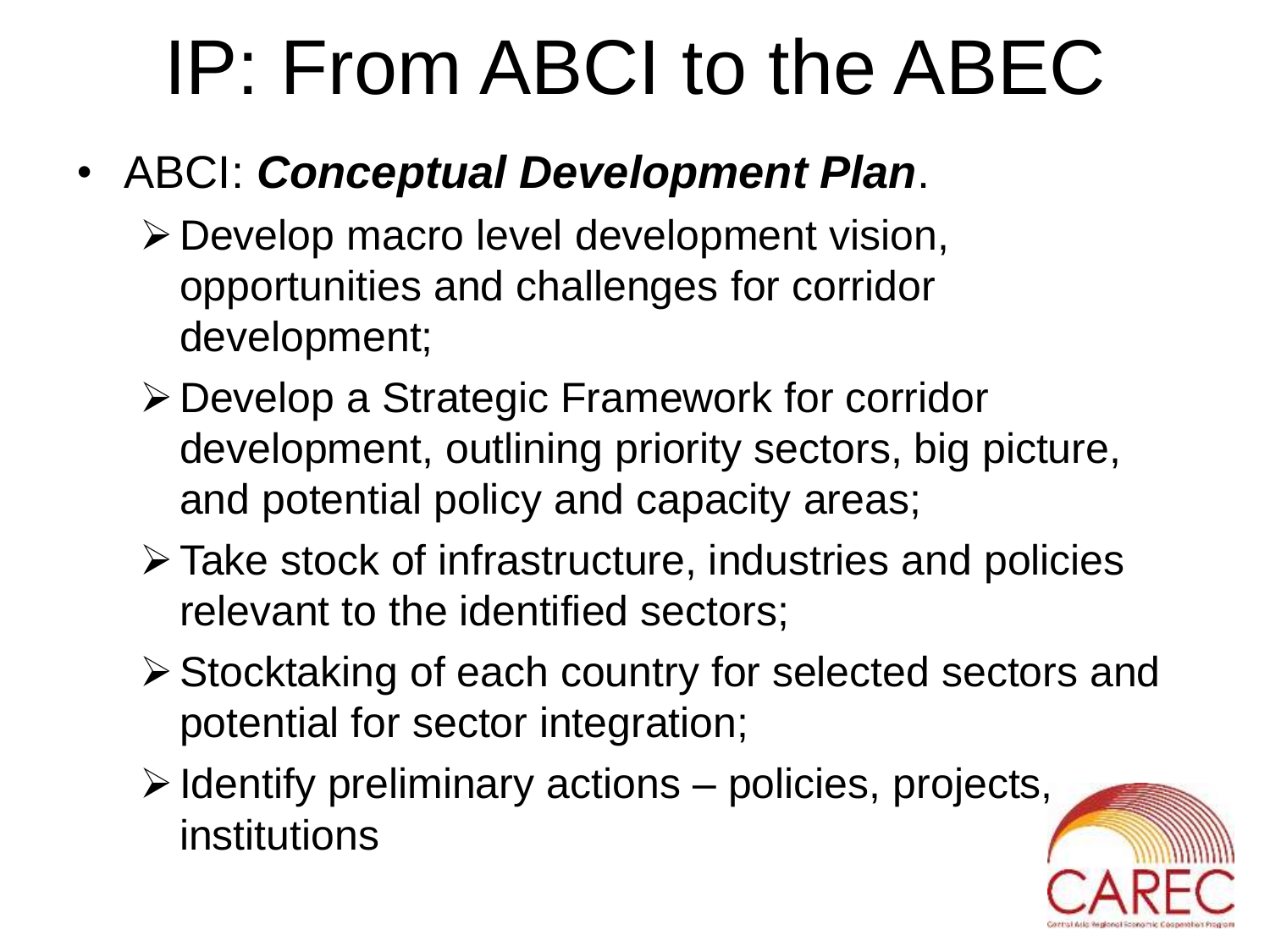#### IP: Regional Development Plan

- Micro-level assessment of policy barriers and gaps to integration in priority sectors;
- Assessment of locational impact of increased integration by sectors, and of impact on trade – bilateral, in region and rest of world;
- Develop integrated matrix of priority policy actions by national and provincial governments; sequencing;
- Develop integrated matrix of sector investment projects; sequencing;
- Undertake resource mobilization, partnerships, dissemination/marketing;
- Organizational and institutional arrangements.